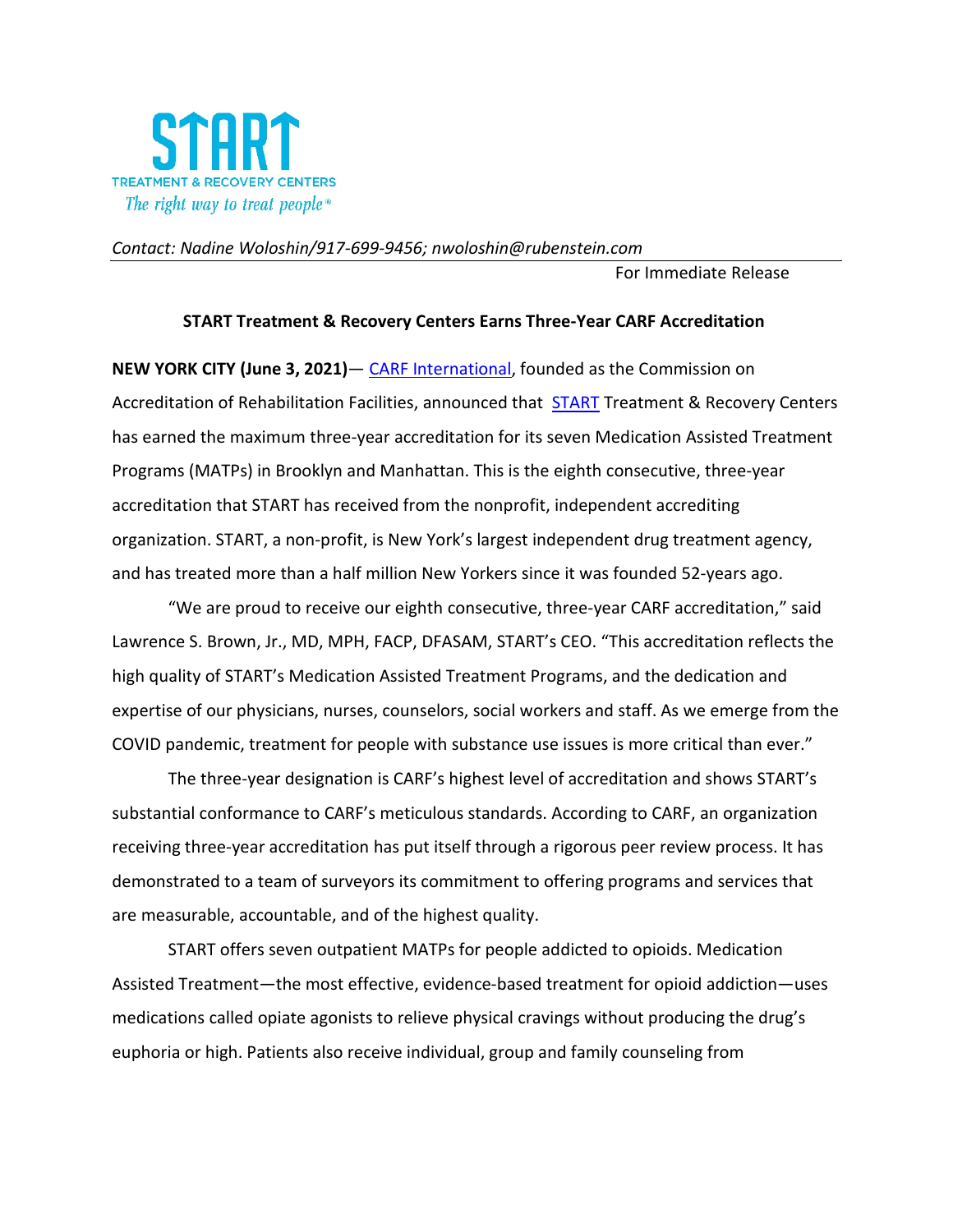Credentialed Alcohol and Substance Abuse Counselors and/or licensed social workers, a critical element of recovery that helps people learn to change their habits.

All patients are screened for substance use and addiction, hypertension, diabetes, hepatitis, asthma, HIV infections and other communicable disease. START provides comprehensive primary care and management of ongoing medical issues, and referrals to specialists when necessary. It provides primary medical treatment, evaluations, case management, counseling, education, and testing services for all HIV-positive patients, funded in part through grants from the New York State Department of Health AIDS Institute and the New York State Office of Alcohol and Substance Abuse Services (OASAS). Hepatitis C treatment is provided through referral to a specialist or via telemedicine.

START's MATPs are licensed by OASAS and certified by the federal Substance Abuse and Mental Health Services Administration (SAMHSA). The New York State Department of Health (DOH) licenses START to provide primary care services and serve as a limited-service laboratory, and it is registered with the Drug Enforcement Agency to store and dispense controlled substances.

Patients with other substance-use disorders, including addiction to cocaine or alcohol, are eligible to receive outpatient treatment at START's REACH clinic, which provides individual, group, family and intensive counseling, and evaluation by a psychiatrist. It is possible for patients to enroll in both the MATPs and the REACH program.

# # #

## **About CARF:**

CARF is an independent, nonprofit accrediting body whose mission is to promote the quality, value, and optimal outcomes of services through a consultative accreditation process and continuous improvement services that center on enhancing the lives of the persons served. Founded in 1966 as the Commission on Accreditation of Rehabilitation Facilities, and now known as CARF International, the accrediting body establishes consumer-focused standards to help organizations measure and improve the quality of their programs and services. For more information about the accreditation process, visit [www.carf.org.](http://www.carf.org/)

## **About START Treatment and Recovery Centers:**

START has treated over 500,000 New Yorkers throughout Brooklyn and Manhattan since it was founded in 1969. Its goal is to provide the highest quality of compassionate, comprehensive, evidence-based healthcare and social services; education of the public concerning maintenance